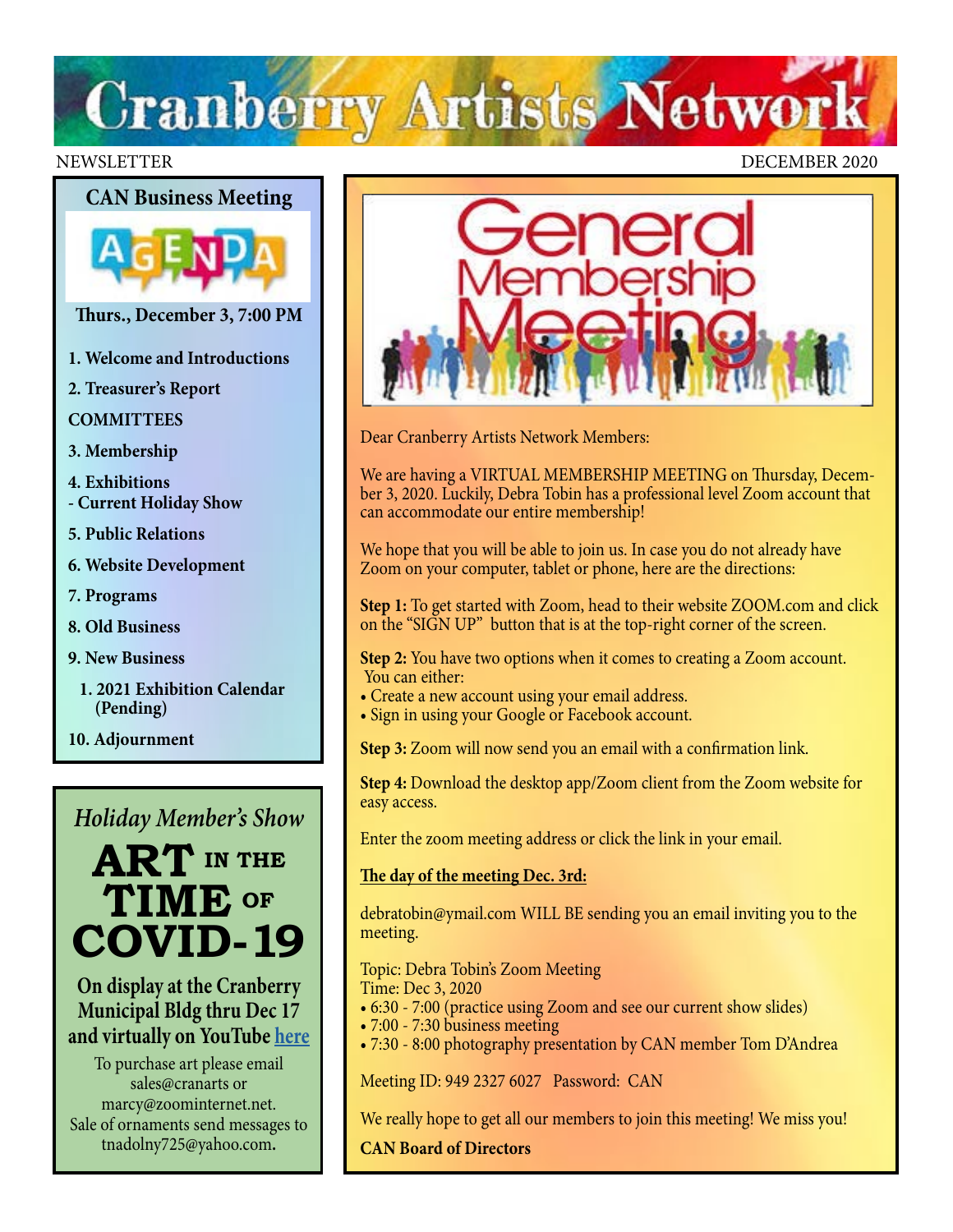#### MEMBER NEWS



**[Betty Trout](https://www.bettytrout.com/)'s** oil painting "Ahead" has been juried into the [Southwest](https://www.spcarts.org/spc/?page_id=1564)[ern Pennsylvania Council for the](https://www.spcarts.org/spc/?page_id=1564)  [Arts 25th Anniversary Regional](https://www.spcarts.org/spc/?page_id=1564)  [Art Exhibition](https://www.spcarts.org/spc/?page_id=1564) at Southern Alleghenies Museum of Art in Ligonier. In addition, it has been selected to be part of a special residency with a children's group called Attack Theatre. Show dates are November 14 to January 31.



Having started plein air painting this summer, Betty Trout participated in the Southern Alleghenies Museum of Art 3-Day Paint Out in Ligonier, September 24-26 – completing four paintings. Her painting "Penguin Court Loop" sold at the Wet Exhibition & Art Sale awards reception on September 27.

# **Cranberry Artists Network**

# **DECEMBER FEATURED ARTIST MARCY BOGDANICH**



Adams Township resident Marcy Bogdanich, is the current treasurer for the Cranberry Artists Network. My teaching career includes elementary art educator for Hampton Township S. D for 28 years, I loved my time teaching a preschool class of 4 year olds, teaching adult painting classes, and vending my crafts and pun filled cards at craft shows. While at Hampton I initiated "Doing Art Together ", a program where once a year parents joined their child/children

in their regularly scheduled art class not to help their child but to do the same project as their child. I was always amazed that some parents still felt anxious about making art and would often let me know they weren't good at art. Fortunately, the process of making art is just as important and often more important than the end product. Reading about other

artists in the CAN Newsletter has made me reflect on the experiences that have influenced my work. Attaining National Board Certification, accepted into the Arts Education Collaborative Leadership Academy in Pittsburgh and President of the Hampton Township School District Teachers Association for seven years combined to form my continuing interest in improving myself, willing of try something new and finding new avenues for personal growth.

In college I was influenced by the box art of Joseph Cornell. Since then, some form of mixed media art in a box has been a favorite



Keep on the sunny side of life

way of expressing myself. Two other influences on my work are my love of really bad puns, and my love of music. My dad and I use to sing in the car so I learned many old standards and songs from his era. He did love his cowboy songs! Most of the pieces I've produced so far have song titles or song lyrics as their focus and title. As a retired educator, I continue to reinvent my approach to art but laughter and humor always surface and become a big part of my art making process and I so enjoy creating things that make me laugh.



Hey there, you with the stars in your eyes



Ewe ewe ewe I'm in love with ewe



You'd be so nice to come home to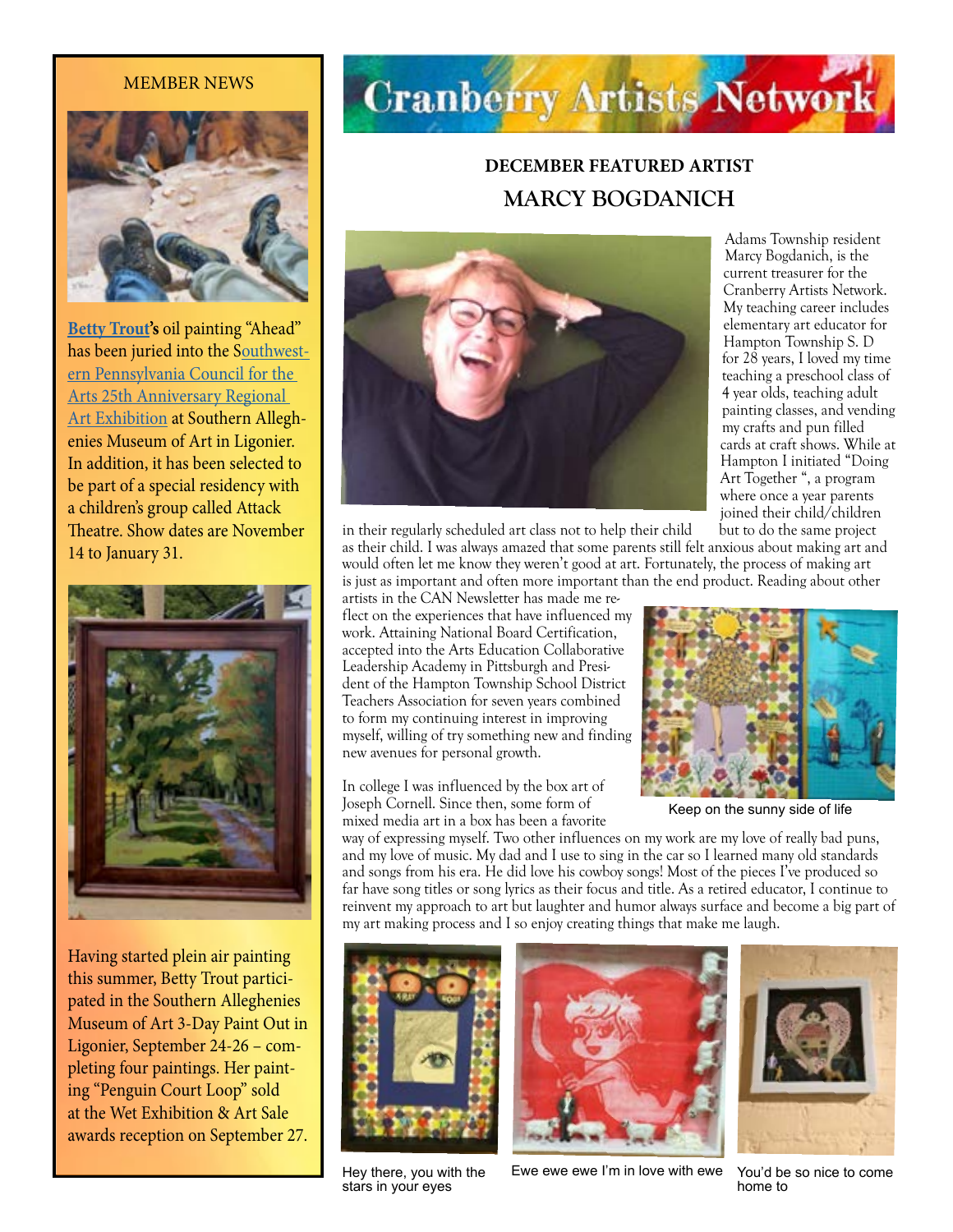

## **MEMBER NEWS**

**[Duane Cacali](http://www.dcdigitalcanvas.com/)** has been selected by the Associated Artists of Pittsburgh to have one of his Digital Art pieces In their members only art exhibition called…the Associated Artists of Pittsburgh 110x110x110 art exhibition. Title: " Winter At Slippery Rock Creek "

[Associated Artists of Pittsburgh](https://www.aapgh.org/member-store)  [110x110x110 art exhibition](https://www.aapgh.org/member-store) will be



on display from November 20 thru December 28, 2020. The artwork will be on display at the AAP Gallery space in Lawrenceville 100 43rd street, Pittsburgh Pa. 15201.



WOMEN OF VISIONS has a small exhibition at the Pittsburgh Center for the Arts, that include a pair of **[Elizabeth Betty Ashe Douglas'](http://douglasartgallery.com/)** "Drawn to Music" compositions. Here is a brief "virtual" run-through. [https://www.instagram.com/p/](https://www.instagram.com/p/CHVs2K-huMk/?igshid=1uo7ubdi6ogv9
) [CHVs2K-huMk/?igshid=1u](https://www.instagram.com/p/CHVs2K-huMk/?igshid=1uo7ubdi6ogv9
)[o7ubdi6ogv9](https://www.instagram.com/p/CHVs2K-huMk/?igshid=1uo7ubdi6ogv9
)

Monica Jarold Hietsch has been picked up as a featured artist at Firebox Art Studio 110 E Main Street, Carnegie Thursday-Saturday 11-5

ZEN MEMENTOS, a montage of sketches made in the Portland (OR) Botanical Gardenrs by **[Elizabeth](http://douglasartgallery.com/)  [Asche Douglas](http://douglasartgallery.com/)** has been juried into the [Southwestern Pennsylvania](https://www.spcarts.org/spc/?page_id=1564)  [Council on the Arts 25th Annual](https://www.spcarts.org/spc/?page_id=1564)  [Exhibition in the Southern Allehe](https://www.spcarts.org/spc/?page_id=1564)[nies Museum or Art,](https://www.spcarts.org/spc/?page_id=1564) Ligonier (PA), Nov 2020-Feb. 2021.



[https://www.evatrout.com/Artist.asp?ArtistID=47242&Akey=F-](https://www.evatrout.com/Artist.asp?ArtistID=47242&Akey=FG923KRY&ajx=1#!Group2_Pf193270)[G923KRY&ajx=1#!Group2\\_Pf193270](https://www.evatrout.com/Artist.asp?ArtistID=47242&Akey=FG923KRY&ajx=1#!Group2_Pf193270)

# **CALL FOR ARTISTS**



**Arts loud and clear** 

**The Arts Council** welcomes anyone who has in-depth knowledge or art experience to share their ideas for its annual workshop series. Considering the significant shifts to the arts economy this year, we're looking for panels, workshops, and hands-on training that will help artists adjust to the "new normal" of the pandemic. Artists have had to shift to working, performing, sharing, and selling online, experiencing many new learning curves.

Selected presenters and/or panelists receive a \$200 honorarium in exchange for their time and expertise. We are currently accepting proposals for the 2021-2022 workshop season. Learn more about becoming a presenter and submit your idea by Friday, Dec. 18, 2020.

[http://www.pittsburghartscoun](http://www.pittsburghartscouncil.org/gpac-workshop-presenter?utm_source=newsletter&utm_medium=email&utm_content=Become%20a%20Presenter&utm_campaign=Call-For-Presenters)[cil.org/gpac-workshop-pre](http://www.pittsburghartscouncil.org/gpac-workshop-presenter?utm_source=newsletter&utm_medium=email&utm_content=Become%20a%20Presenter&utm_campaign=Call-For-Presenters)[senter?utm\\_source=news](http://www.pittsburghartscouncil.org/gpac-workshop-presenter?utm_source=newsletter&utm_medium=email&utm_content=Become%20a%20Presenter&utm_campaign=Call-For-Presenters)[letter&utm\\_medi](http://www.pittsburghartscouncil.org/gpac-workshop-presenter?utm_source=newsletter&utm_medium=email&utm_content=Become%20a%20Presenter&utm_campaign=Call-For-Presenters)[um=email&utm\\_con](http://www.pittsburghartscouncil.org/gpac-workshop-presenter?utm_source=newsletter&utm_medium=email&utm_content=Become%20a%20Presenter&utm_campaign=Call-For-Presenters)[tent=Become%20a%20](http://www.pittsburghartscouncil.org/gpac-workshop-presenter?utm_source=newsletter&utm_medium=email&utm_content=Become%20a%20Presenter&utm_campaign=Call-For-Presenters) [Presenter&utm\\_campaign=-](http://www.pittsburghartscouncil.org/gpac-workshop-presenter?utm_source=newsletter&utm_medium=email&utm_content=Become%20a%20Presenter&utm_campaign=Call-For-Presenters) [Call-For-Presenters](http://www.pittsburghartscouncil.org/gpac-workshop-presenter?utm_source=newsletter&utm_medium=email&utm_content=Become%20a%20Presenter&utm_campaign=Call-For-Presenters)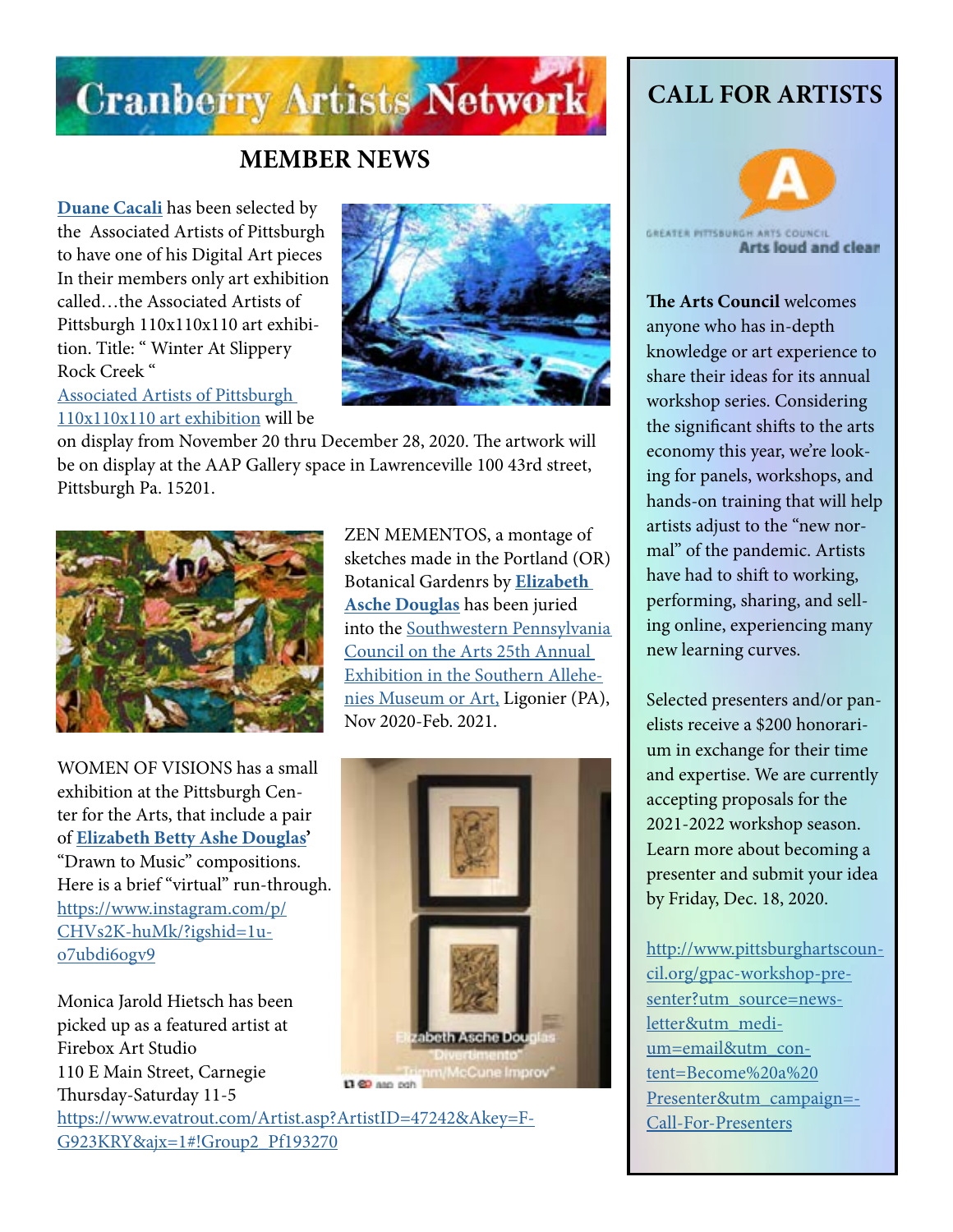# **CALL FOR ARTISTS**



**The Erie Art Museum's 98th annual Nicole & Harry Martin Spring Show** is moving up this year. We're excited to kick off 2021 with the Spring Show. Registration and submission opens this week and must be completed before January 24, 2021. The juror will select the works on February 10, 2021 with the show opening in mid-March.

With the success of last year's digital submission, we are continuing it again this year. Each artist may submit up to three works. Museum members pay \$20 for the first submission and \$10 for any additional entries; non-members pay \$30 for the first submission and \$20 for any additional entries.

We look forward to announcing the Juror soon, until then, check out the prospectus, register and submit! [https://erieartmuseum.org/pro](https://erieartmuseum.org/prospectus2021/)[spectus2021/](https://erieartmuseum.org/prospectus2021/)

Not a member? First-time Memberships start at \$15 and include benefits such as free admission to the Museum, invitation to Members-Only events, our Quarterly magazine, and more. We also have monthly membership plans starting at \$2.25 per month. Members entering three works save \$30 on entry fees. Become a member today and save!

# **Cranberry Artists Network**

### **MEMBER NEWS**

**Larry Brandstetter's "**Greenback Mackerel" is one of the three top winners in a Pen and Ink Challenge from Blick Art Materials in Illinois. Here is the comment from the judges on his piece. Congratulations, Winner! "Greenback Mackerel" Initially struck by the sense of whimsy and fun in the characters of this piece, it also shows great technical skill. It brings to mind



images of children's fables and stories, while at the same time calling back the psychedelic mood of 60's-era illustration. With delicate handling of the medium and bold use of patterns, this piece successfully creates a world that is both familiar and wonderfully new.



**[Gina Judy](http://www.ginajudyfineart.com)** won an Award of Merit at the Fall Exhibit in New Philadelphia and Juror Ted Nuttal just selected Gina's piece for the South Carolina Traveling Exhibition, as a "Recognition of Excellence"! She is so excited that a piece that means so much to her is recognized in this way! A print of it will be going to SC!

**[Gadi Leshem](https://www.instagram.com/gadi.leshem/?hl=en)'s** sculpture entitled "Faith, 2020" will be a part of Vertigo, [Associated Artists Pittsburgh sculpture](https://www.aapgh.org/vertigo)  [exhibition](https://www.aapgh.org/vertigo) downtown Pittsburgh at 422 Wood St., not far from the PPG ice rink Nov 27 to Dec 20. .Fridays, Noon–6:00 PM (starting Friday, November 27th) Saturdays and Sundays, 10:00 AM–4:00 PM (ending Sunday, December 20th)